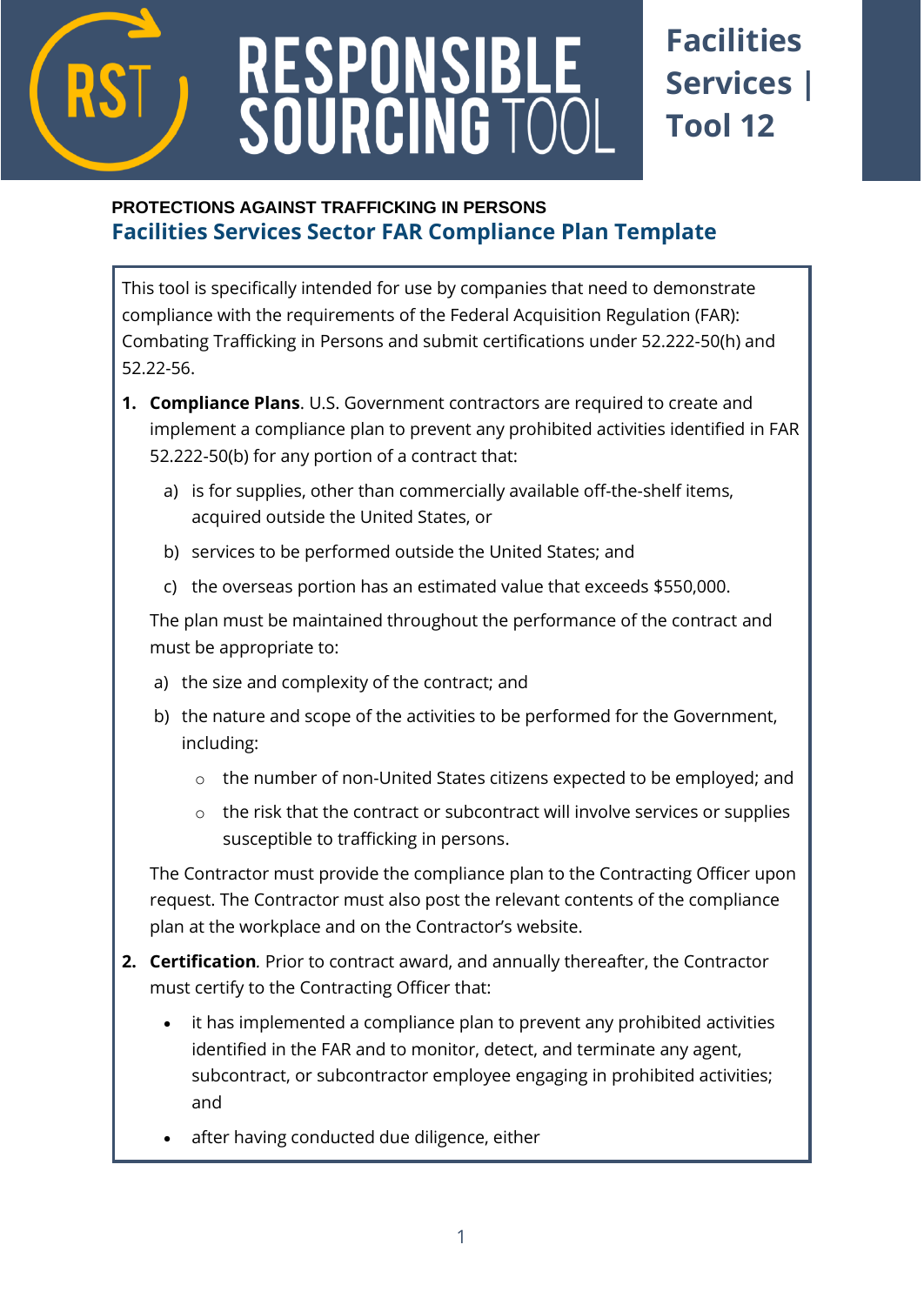

- o to the best of the Contractor's knowledge and belief, neither it nor any of its agents, subcontractors, or their agents are engaged in any such activities; or
- o if abuses relating to any of the prohibited activities have been found, the Contractor or subcontractor has taken the appropriate remedial and referral actions.

**3. Subcontracts**. Contractors must include the substance of the clause at FAR 52.222-50, Combating Trafficking in Persons, in all subcontracts and in all contracts with agents. However, requirements for a compliance plan apply only to any portion of the subcontract that meets the same prime contractor thresholds in a), b), and c) in Section 1, Compliance Plans, above.

If any subcontractor is required by this clause to submit a compliance plan and certification, the Contractor must require submission prior to the award of the subcontract and annually thereafter. The certification shall cover the items described above in Section 2, Certification.

This document describes the program requirements and processes established and implemented by \_\_\_\_\_\_\_\_\_\_ Company (hereafter referred to as "The Company") to comply with FAR 52.222-50, Combating Trafficking in Persons. The scope of this Compliance Plan (hereafter referred to as the "Plan") includes the operations and activities of the Company as well as those subcontractors<sup>1</sup> and agents in its supply chain performing on this contract. This Plan is maintained by the Corporate Human Resources Office located at <*address of HR office*). The individual responsible for the Plan implementation is listed below.

**Note to User:** Listing the accountable person is noted as a best practice under OMB Memo M-20-01, *[Anti-Trafficking Risk Management Best Practices & Mitigations](https://www.whitehouse.gov/wp-content/uploads/2019/10/M-20-01.pdf)  [Considerations](https://www.whitehouse.gov/wp-content/uploads/2019/10/M-20-01.pdf)* (Attachment B, page 2).

| <b>Contractor Name:</b> |  |
|-------------------------|--|
| <b>Address:</b>         |  |
| <b>DUNS Number:</b>     |  |

<sup>&</sup>lt;sup>1</sup> The term "subcontractor" includes suppliers, labor agents and others who provides goods and/or services to the contractor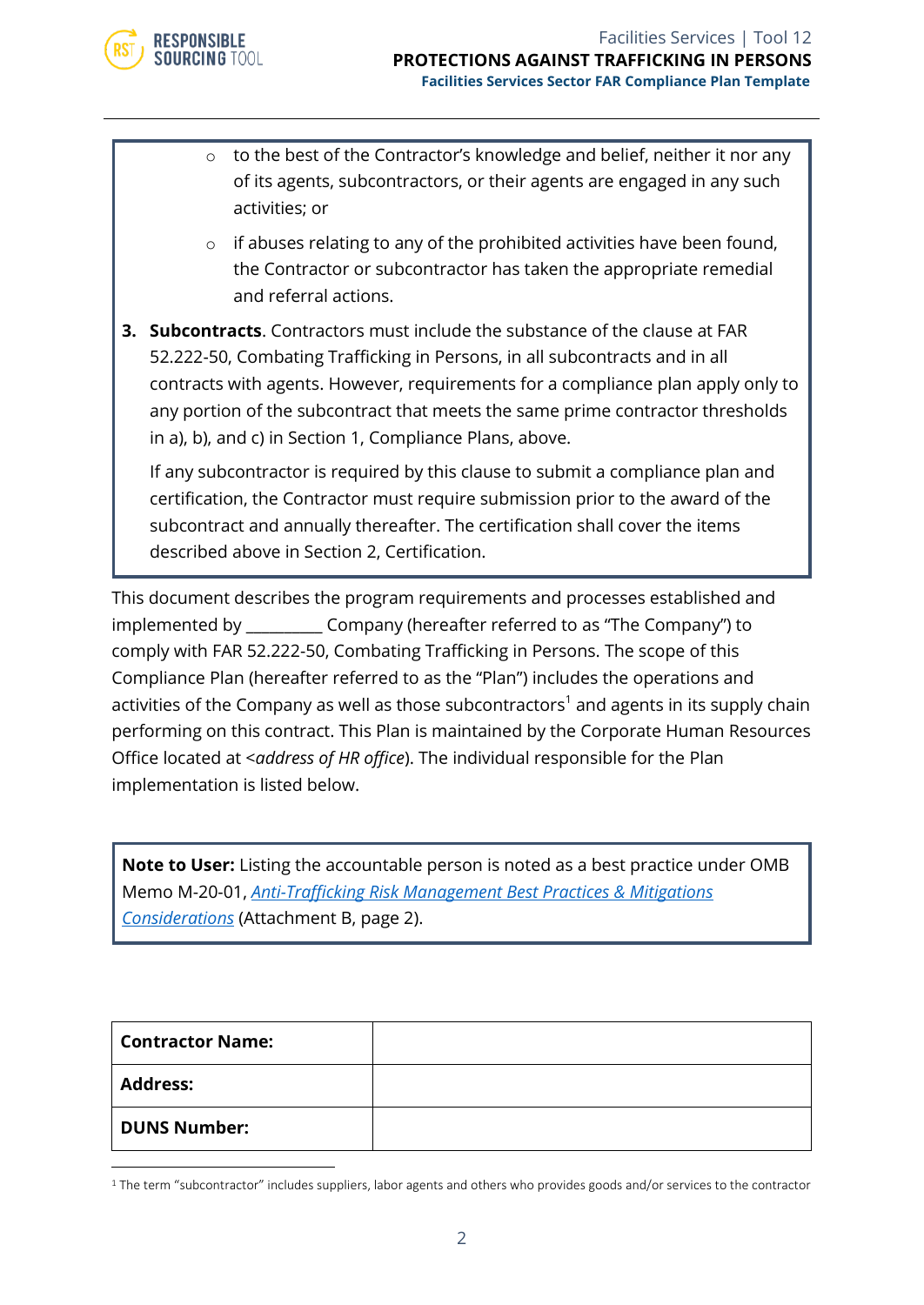

| <b>Name and Contact</b><br><b>Information of the Person</b><br><b>Accountable for Plan</b><br>Implementation: |  |
|---------------------------------------------------------------------------------------------------------------|--|
| <b>Contract Number:</b>                                                                                       |  |
| <b>Contract Title:</b>                                                                                        |  |
| <b>Location of Performance:</b>                                                                               |  |
| <b>Contract Period of</b><br><b>Performance:</b>                                                              |  |
| <b>Contracting Agency:</b>                                                                                    |  |
| <b>Contracting Officer:</b>                                                                                   |  |

| List of Company Subcontractors and Agents Covered by the Plan |                |                                 |  |  |
|---------------------------------------------------------------|----------------|---------------------------------|--|--|
| <b>Name</b>                                                   | <b>Address</b> | <b>Compliance Plan</b><br>(Y/N) |  |  |
|                                                               |                |                                 |  |  |
|                                                               |                |                                 |  |  |
|                                                               |                |                                 |  |  |

<*Company Name*> Company Human Trafficking Policy

The Company strictly prohibits its employees and all subcontractors and agents from:

- engaging in severe forms of trafficking in persons
- procuring commercial sex acts during the performance of the contract
- using forced labor
- destroying, concealing, confiscating, or otherwise denying an employee access to the employee's identity or immigration documents, such as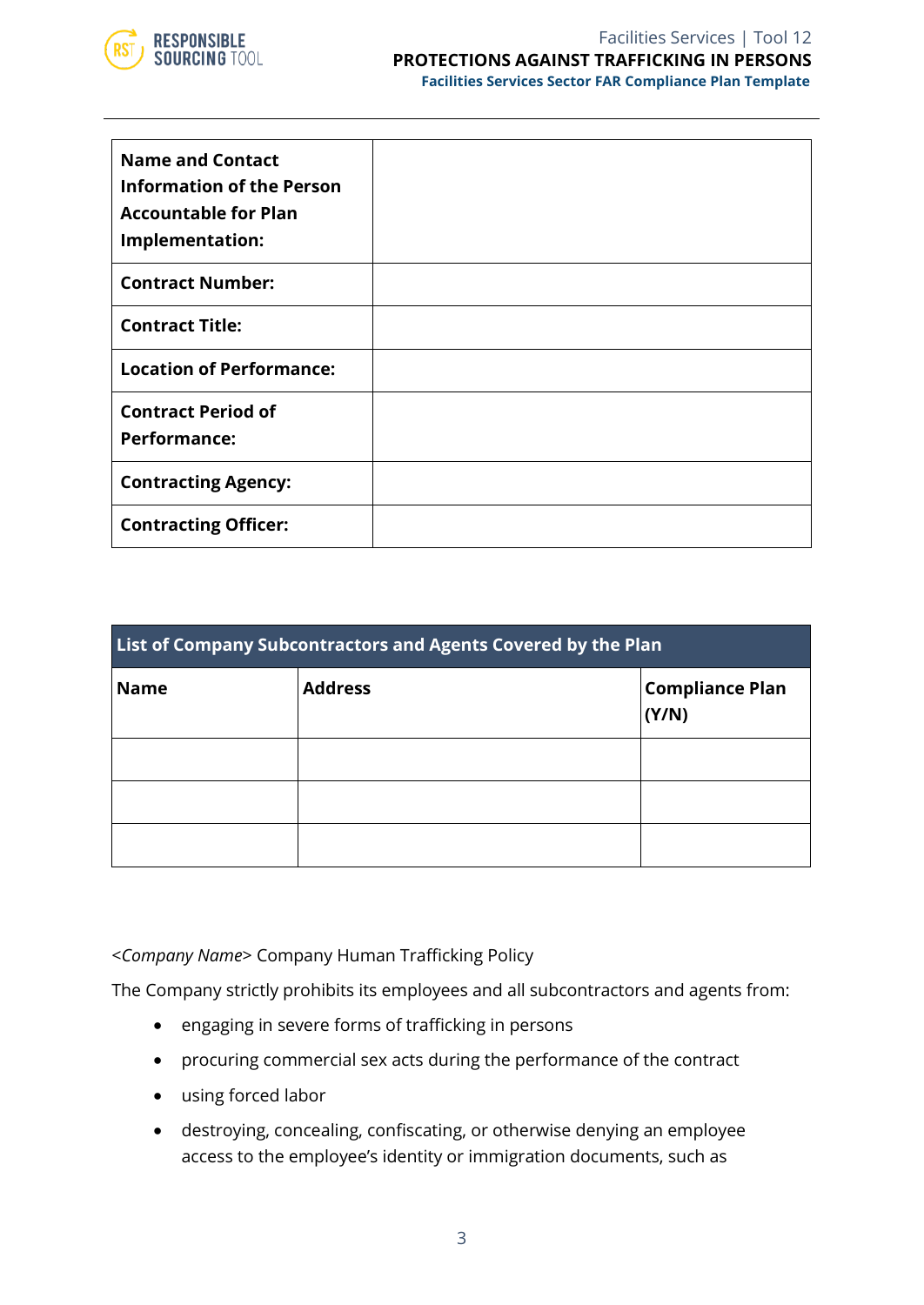passports or drivers' licenses, regardless of issuing authority

- using misleading or fraudulent practices during the recruitment of employees or offering of employment, such as failing to disclose, in a format and language accessible to the employee, basic information or making material misrepresentations during the recruitment of employees regarding the key terms and conditions of employment, including wages and fringe benefits, the location of work, the living conditions, housing and associated costs (if employer- or agent-provided or arranged), any significant costs to be charged to the employee, and, if applicable, the hazardous nature of the work
- using labor agents that do not comply with local labor laws of the country in which the recruiting takes place
- charging employees recruitment fees (as defined by the FAR)
- failing to pay return transportation costs upon the end of employment for employees who are not nationals of the country in which the work is taking place (with some exceptions as specified under FAR 52.222.50(b)(7))
- providing or arranging housing that fails to meet the destination country housing and safety standards
- if required by law or contract, failing to provide an employment contract, recruitment agreement, or other legally required work document in writing in a language the employee understands, containing a detailed description of the terms and conditions of employment, at least five days before an employee relocates to perform work

The complete <*Company Name*> Supplier Code of Conduct can be found at <*Policy URL*>.

#### **EMPLOYEE AWARENESS PROGRAM**

**RESPONSIBLE SOURCING TOOL** 

The Company has developed and implemented an awareness program to inform all employees about the FAR's prohibitions against trafficking-related activities described in FAR 52.222-50(b), the activities prohibited, and the actions that will be taken against the employee for violations. Those employees are trained on:

- the Company Human Trafficking Policy and Supplier Code of Conduct
- consequences for violating Company policy
- the violation reporting process
- a summary of the U.S. Government's policy prohibiting trafficking related activities as contained in the provisions of FAR 52.222-50(b), "Combating Trafficking in Persons"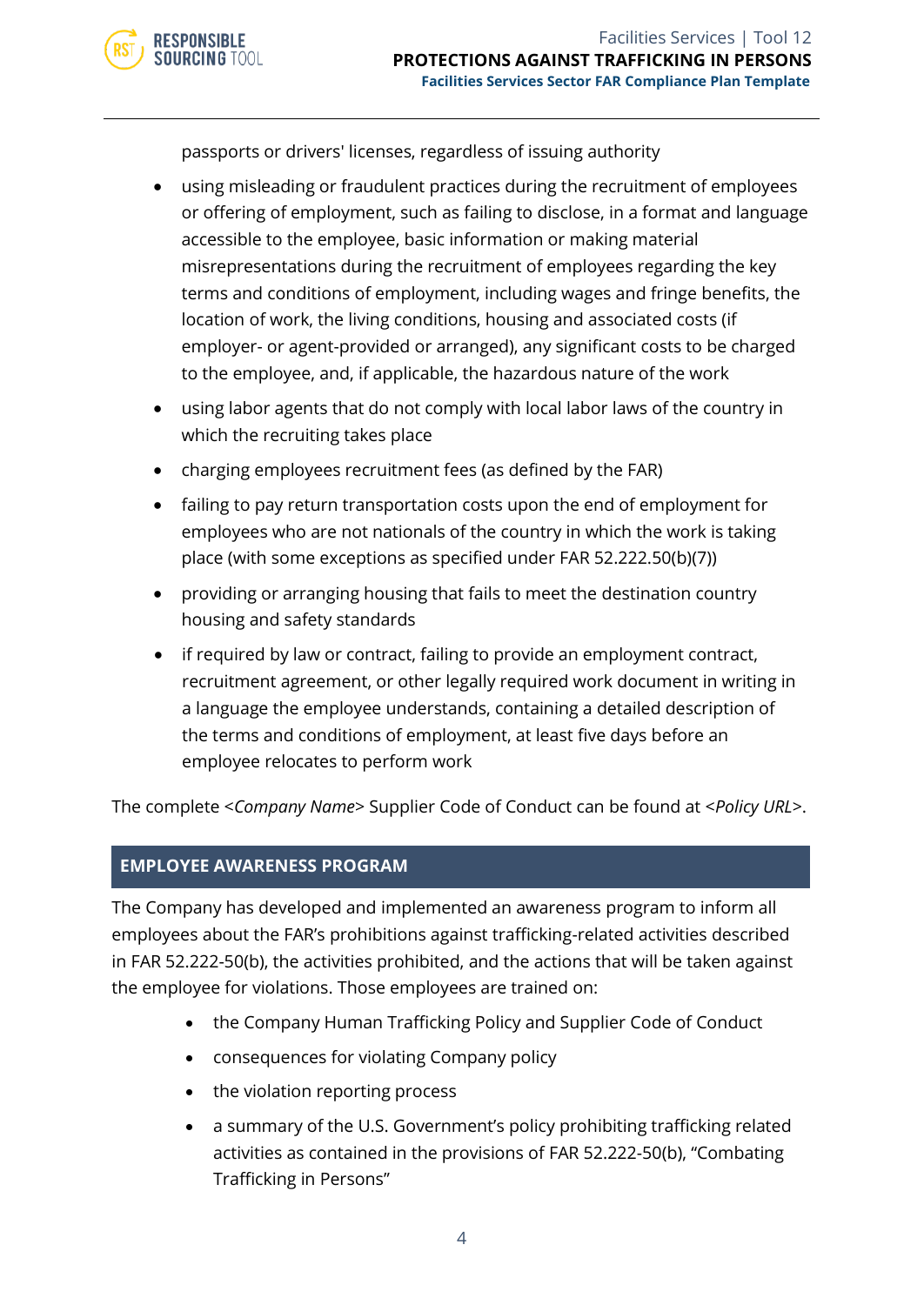

**Note to User:** The following paragraph is not specifically required by the FAR but is recommended as best practice.

Employees should be trained both prior to departure from their home countries and again upon arrival in the country where the work will be performed. They should also be provided with written materials that include all subjects covered in the training. Both the training and written materials should be in each employees' own language. A verbal explanation of the contents should be given upon request to individuals unable to read the printed information.

**Note to User:** Embed a copy of your company's work awareness program file here or provide a link to training materials, including a copy of the "*[Know Your Rights](https://www.responsiblesourcingtool.org/uploads/compliance_portal_attachment/file/4/Fed_Procurement_poster-FINAL.pdf)"* worker awareness poster.

#### **EMPLOYEE REPORTING/GRIEVANCE PROCESS**

#### **Note to User:**

Insert a description of your company's employee reporting process in this section. The process must meet FAR requirements, as listed in 52.222-50 (h)(3)(ii).

The information provided below is an example of how a company reporting process could be designed and described. It is not intended to serve as any company's specific information.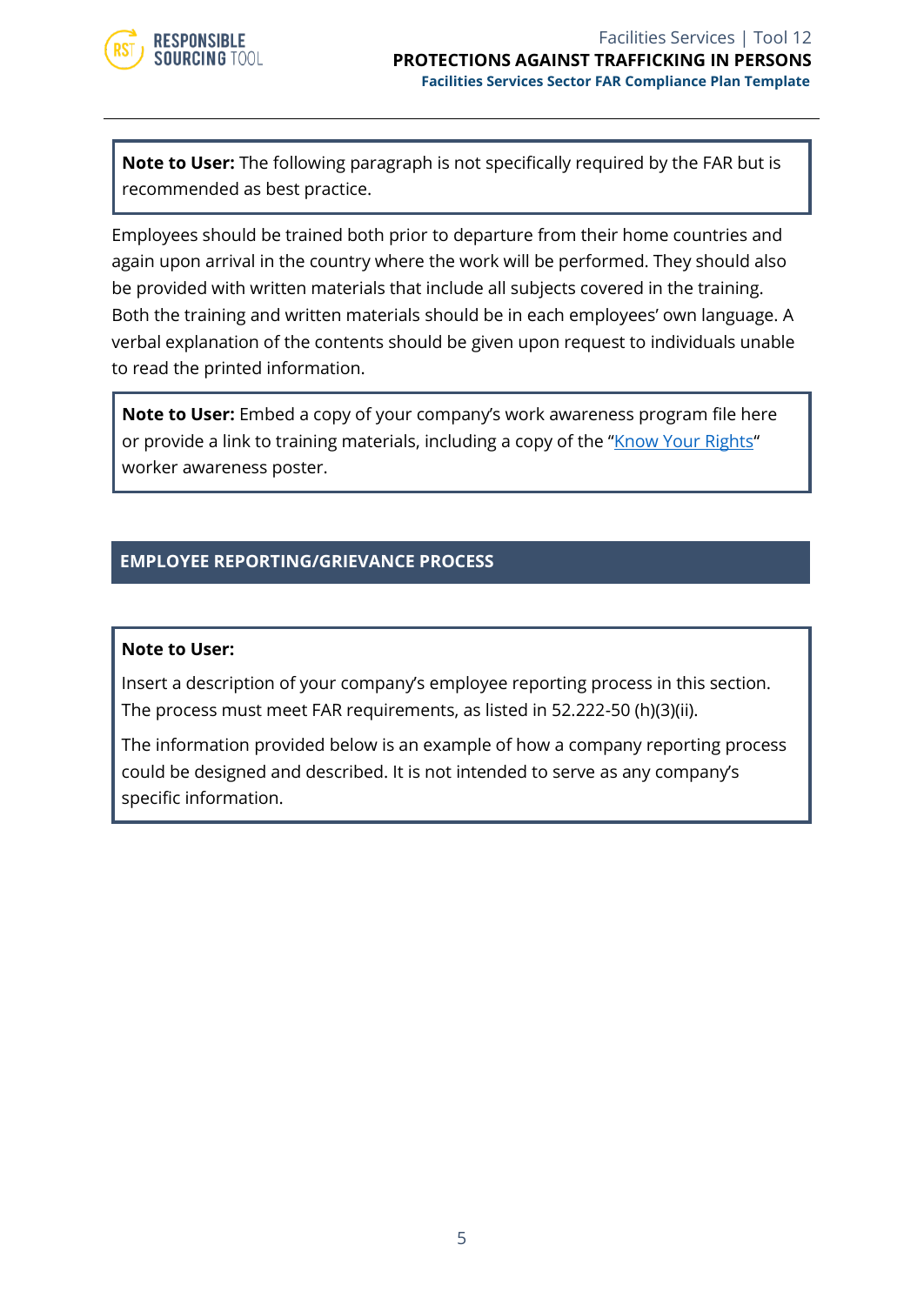

All employees of the Company or its suppliers, subcontractors, and agents are encouraged to report any activity or condition that may violate the Company Human Trafficking Policy or the requirements of FAR 52.222-50 confidentially and without retaliation to the Company Human Resources Department Hotline <*hotline number(s)*> or confidential email address <*email address*>, Ethics Hotline <*hotline number*>, or using the Ethics email reporting system <*email address*>. Violations may also be reported online using the Company's web-based reporting system, <*URL of online reporting page*>.

The reporting system is also available for employees to report any workplace concern or potential violation of the terms and conditions of their employment contracts. All reported concerns will be promptly investigated by an impartial Grievance Committee of Company HR and Ethics staff. Where employees disagree with the results, they may appeal the decision to the Grievance Committee.

The Company has also established a process to interview and protect from retaliation all employees suspected of being victims of or witnesses to alleged violations of the Company Human Trafficking Policy and FAR 52.222-50. This will be done prior to the employee returning to his or her country of origin if the employee is located outside their country of origin at the time of the incident being reported. Additionally, the Company will not interfere with employees cooperating fully with government authorities.

Employees may also report their concerns directly to the Global Human Trafficking Hotline at 1-844-888-FREE or its email address at [help@befree.org.](file://///SharePoint/SharePoint/Research/Government%20&%20IO/USJTIP/7%20Responsible%20Sourcing%20Tool%20Sept%202016/19.%2020221-22%20Extension%20Updates%20and%20Refresh/5%20Facilities%20Services%20Tools/help@befree.org) The Company reporting process and the Global Human Trafficking hotline and email address have been made available to all employees in the Employee Awareness Program and via postings in all worksites.

#### **RECRUITMENT AND WAGE PLAN**

#### **Note to User:**

The FAR requires the compliance plan to include a recruitment and wage plan that only permits the use of recruitment companies with trained employees, prohibits charging recruitment fees to the employee, and ensures that wages meet applicable destination-country legal requirements or explains any variance. The following is an example of how a company Recruitment and Wage Plan could be designed.

The Company and its suppliers and subcontractors use the following recruitment companies that have undergone due diligence and have employees trained and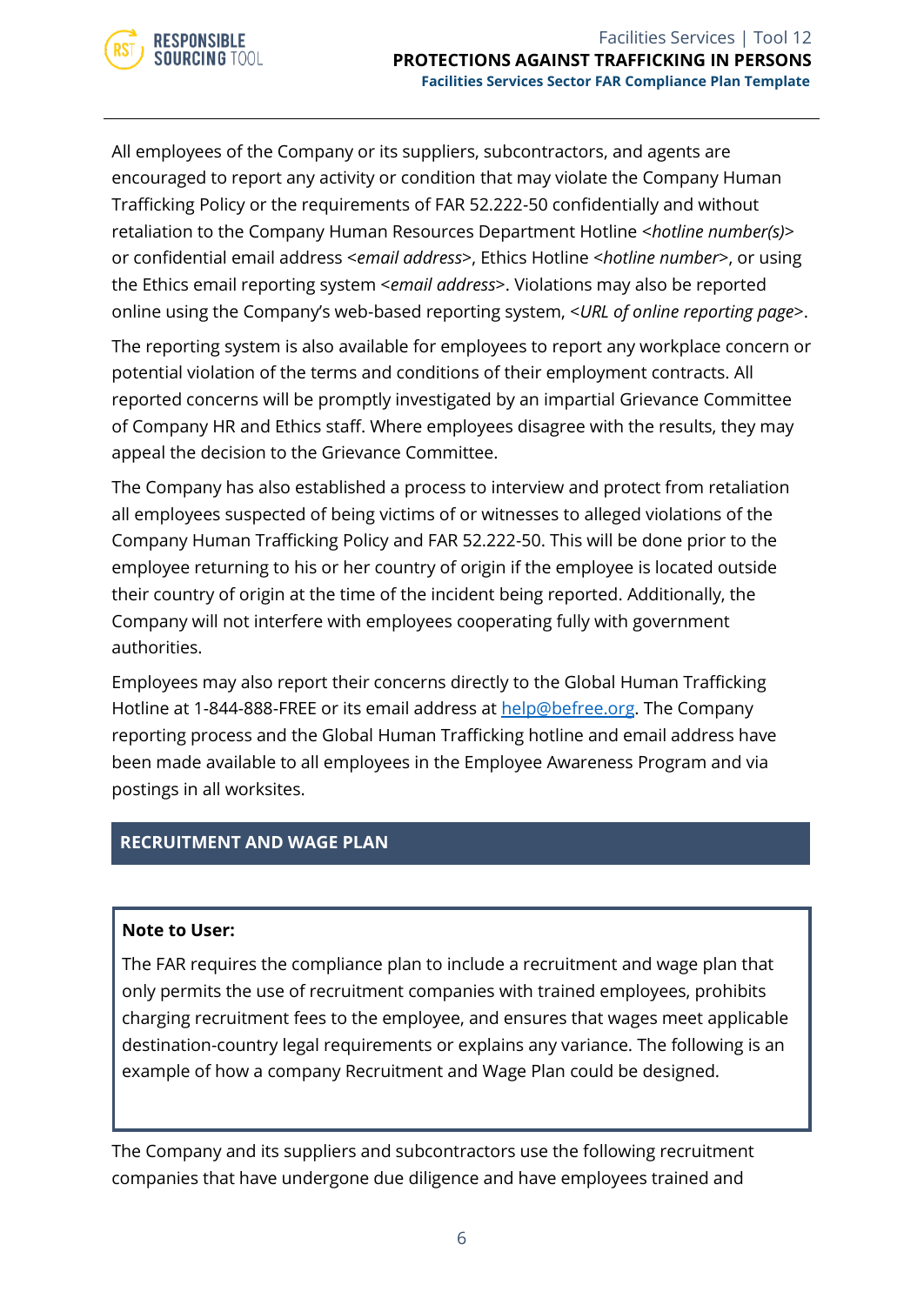

knowledgeable on the requirements of the Company Human Trafficking Policy, FAR 52.222-50, and all other applicable country and local legal requirements.

| <b>Recruitment Firm</b> | <b>Address</b> | License<br><b>Number</b> | Date of<br><b>Expiry</b> |
|-------------------------|----------------|--------------------------|--------------------------|
|                         |                |                          |                          |
|                         |                |                          |                          |
|                         |                |                          |                          |

The Company strictly prohibits misleading or fraudulent recruiting practices during the recruitment of both local and migrant employees. All labor agents working for or with the Company and its suppliers and subcontractors have committed to provide complete and accurate information to all employees regarding the assignment they are being offered (see below).

The Company audits subcontractors and suppliers, including labor agents, without advance notice, on a regular basis, and requires remediation of all identified nonconformities. Failure to properly address audit issues will have business consequences up to and including termination of contracts. Any violations of FAR requirements could result in the Company terminating the contract of a subcontractor or agent. Additionally, the Company will report all identified violations of FAR 52.222- 50 (b) and remedial action(s) taken, as well any credible information it receives from any source that alleges conduct in violation of FAR 52.222-50 (b) to the Contracting Officer.

#### <*attach copy of Company monitoring/audit process*>

All subcontractors to the Company provide all employees with an employment contract/employment agreement in writing, containing a detailed description of the terms and conditions of their employment where such contract is required by law or contract.

#### **Note to User**:

The FAR requires employment contracts where required by local law or contract, however employment contracts are recommended as a best practice regardless of local law or contract as they are the best way of ensuring employees understand their rights and terms and conditions of employment, and voluntarily agree to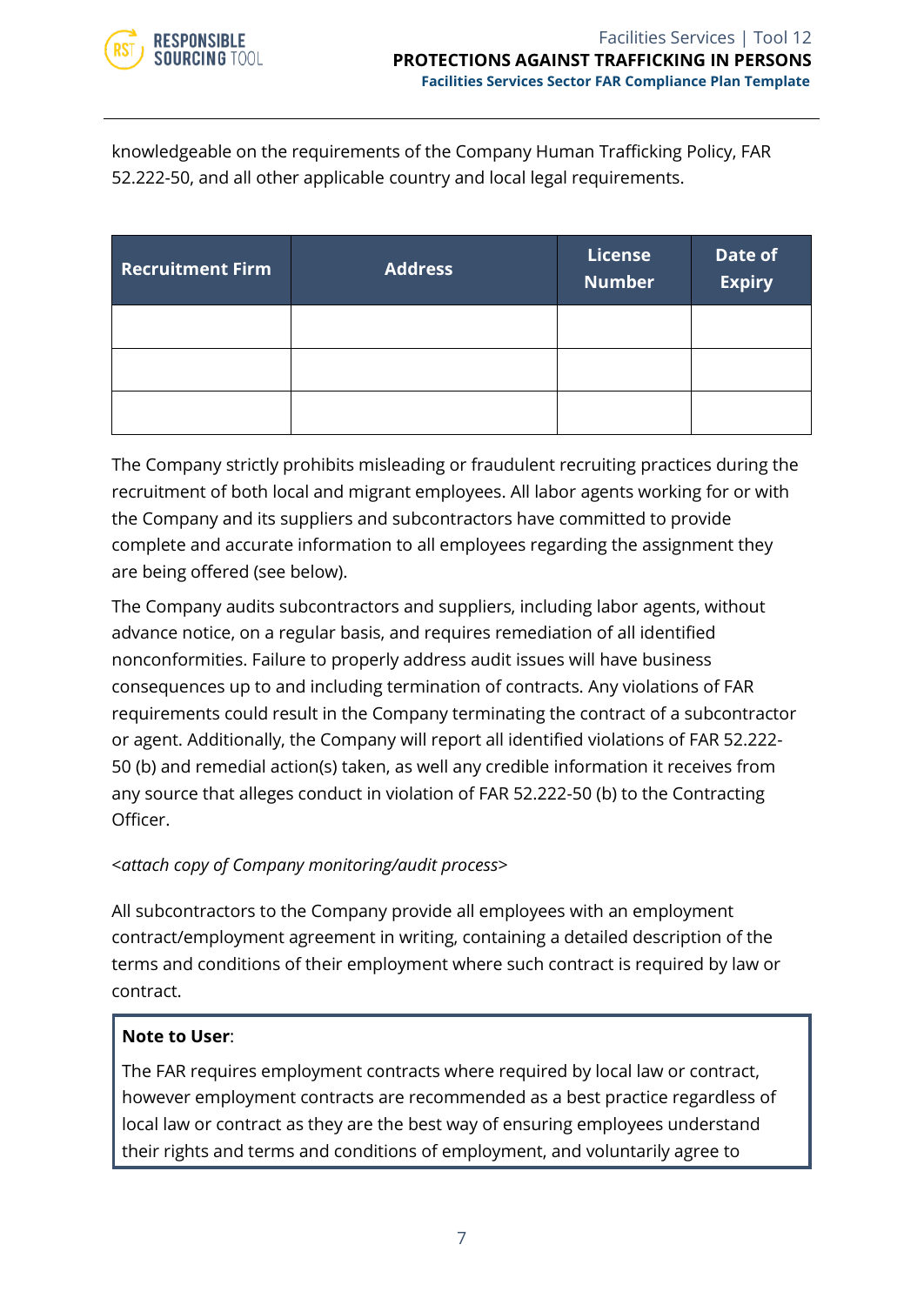

employment with your company. It is also recommended that a verbal explanation of the terms and conditions be provided for employees unable to understand the written contract.

In the list of information to be provided in employment agreements shown below, only items a) through i) are specifically required as minimum content by FAR 52.222- 50(b). The other items are included as recommended best practice (in italics).

Contracts are written in a language that the employees understand and are provided to them for review and signature at least five days prior to departure from their country of origin. Employment contracts contain the following:

- a. Detailed description of the work
- b. Wages (compliant with destination country legal requirements or an explanation of any variance)
- c. Prohibition on charging recruitment fees to the employee
- d. Work location(s)
- e. Living accommodations and associated costs, if offered
- f. Time off
- g. Roundtrip transportation arrangements at no cost to employees
- h. Grievance process
- i. Content of applicable laws and regulations that prohibit trafficking in persons
- *j. Employee's full name*
- *k. Employee's date of birth*
- *l. Employee's passport number and work visa/permit number*
- *m. Employee emergency contact information*
- *n. Work start date and duration of contract*
- *o. Procedure for early contract termination without penalty, including notice period not to exceed one month (or less per applicable law)*
- *p. Contract renewal provisions*
- *q. Regular work hours and shifts*
- *r. Anticipated overtime hours with total working hours not to exceed 60 hours per week or local law, whichever is lower*
- *s. Estimated minimum net pay per month*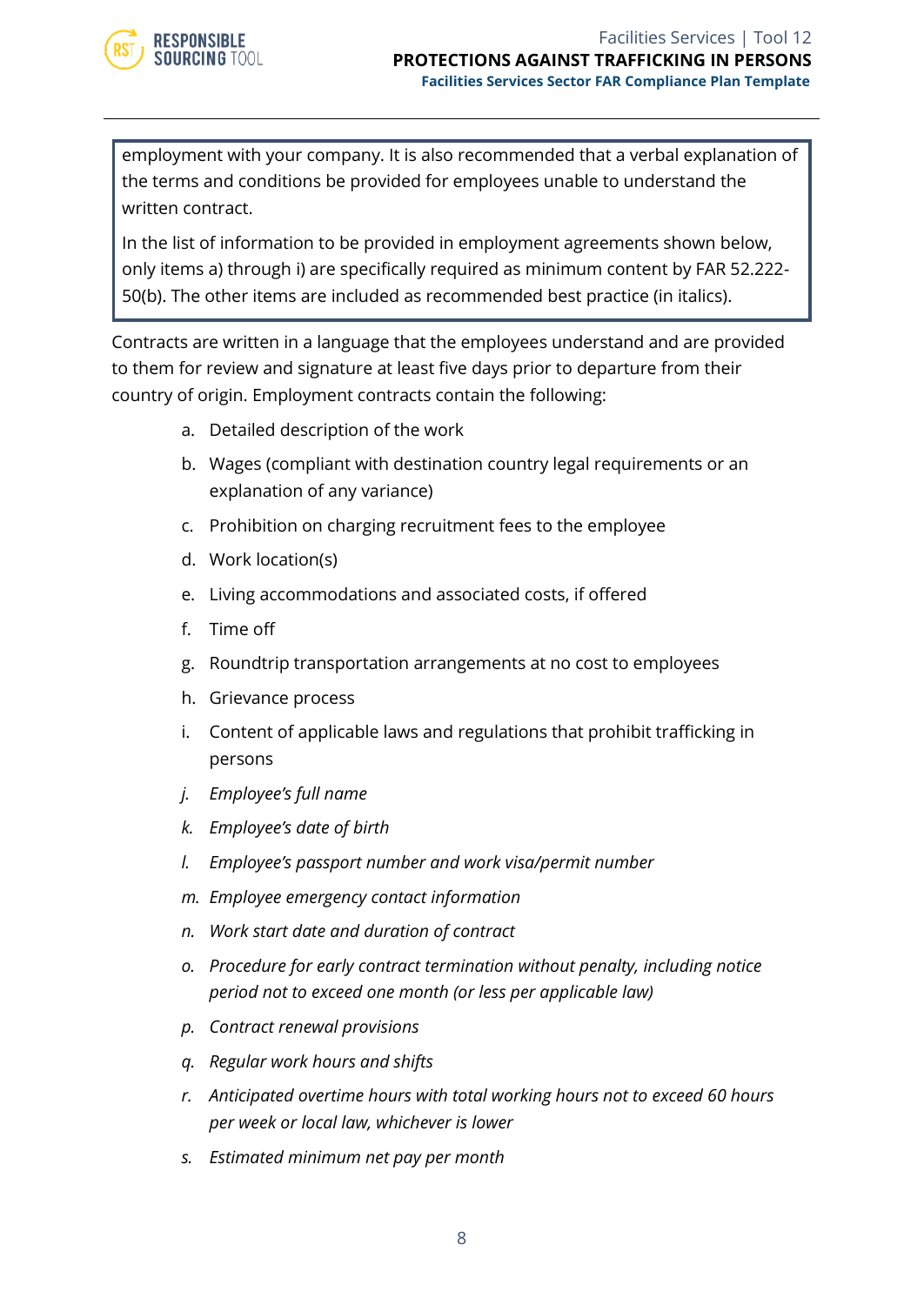- *t. Method and frequency of wage payment*
- *u. Bonuses and conditions for earning them*
- *v. Allowances*
- *w. Full listing of any and all deductions, including specification of the type and amount of each deduction and which, if any, are optional (for example, meals, transportation, communications, or other services provided or offered by the supplier, subcontractor or agent).*
- *x. Description of additional benefits including medical insurance coverage, accident/injury insurance, holidays, annual leave, sick leave, and/or any other applicable benefits*
- *y. Description of repatriation process and specification of the costs to be borne by the supplier and the employee*
- *z. Any other terms required by applicable laws and regulations*
- *aa. No terms restricting an employee's rights to freedom of association and collective bargaining consistent with local law*

**Note:** The Company reviews and approves the employment contracts used by its labor agents. The contracts used by its suppliers and subcontractors are subject to audit by the Company without advance notice.

#### **HOUSING PLAN**

#### **Note to User**:

The FAR requires a housing plan only when the Contractor or subcontractor intends to provide or arrange employee housing that ensures housing meets destination country housing and safety standards. The following section is provided as an example of a housing plan overview. A detailed housing plan that describes specifically how employee housing is designed and managed to meet destination country housing and safety standards would be provided as an attachment to the compliance plan.

In the example statement, employee housing is provided by the Contractor and managed by a third-party housing/property management firm. In this case, the housing plan requirements would be in the terms and conditions of the contract between the Contractor and the third-party housing manager. This is only an example of numerous ways that housing can be arranged and managed.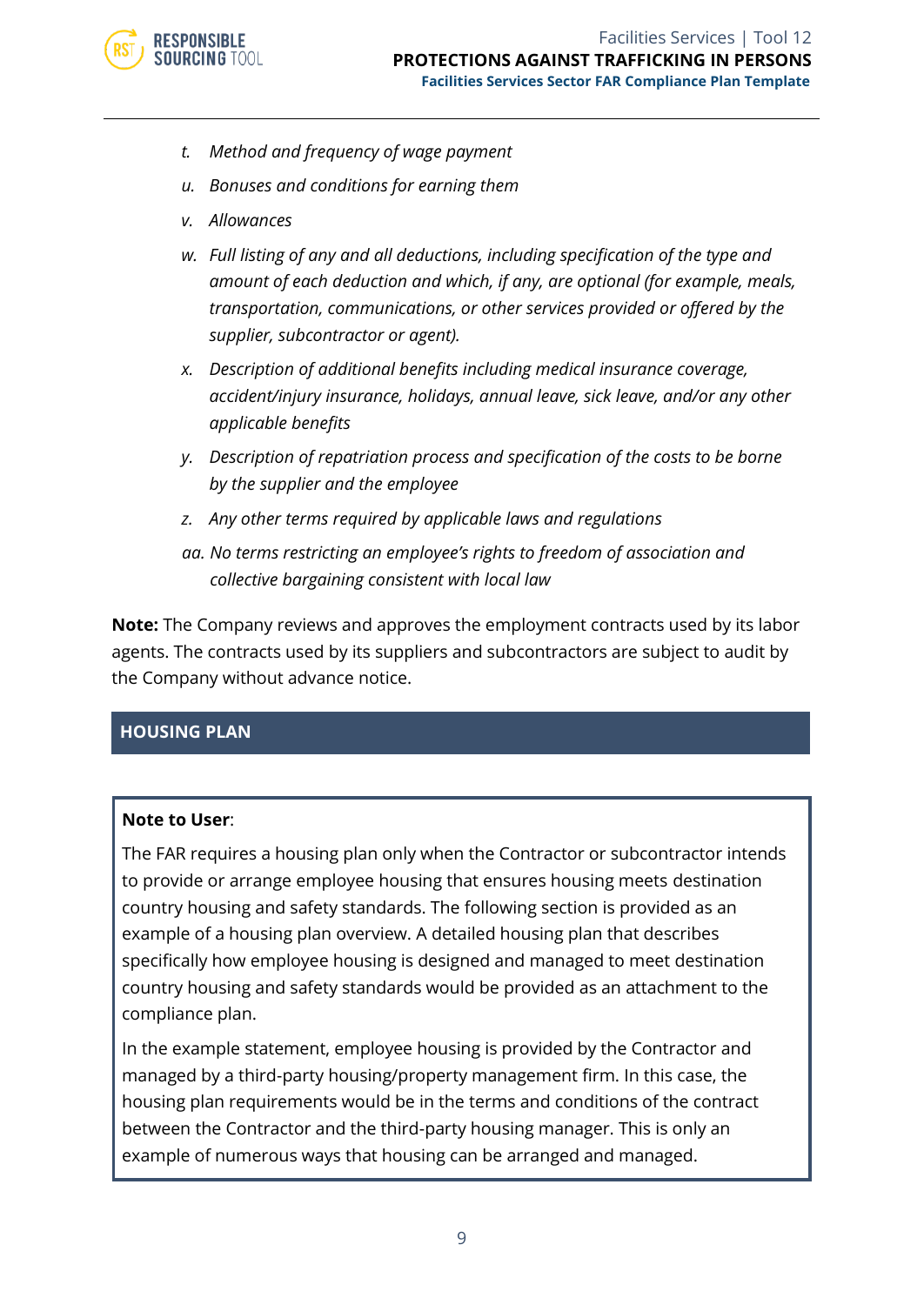

Contract <*contract number*> necessitates providing migrant employees from <*country of origin name*> with housing for the duration of the Contract. The Company contracted <*subcontractor here*> to construct housing units that comply with <*name of country/jurisdiction*> housing and safety standards.

The Company believes that effective ongoing management of living facilities is essential to ensure accommodations are safe and sanitary. This encompasses issues such as the physical maintenance of buildings and security to ensure effective implementation of <*name of country/jurisdiction*> housing and safety standards over the course of the contract. To do so, the Company has contracted with <*housing management firm*> to manage all employee housing for the duration of the contract. <*name and contact information of the housing management firm*> is a licensed and experienced firm with competent managers and skilled support staff. The housing manager is responsible and accountable for overseeing housing staff, and for ensuring effective implementation of the housing management plan. The Company's housing standards are specified in the contract with <*housing management firm*>, and mechanisms to ensure that those standards are implemented have been established. The housing manager regularly monitors the implementation of accommodation standards and policies and reports all issues to the Company on a weekly basis.

*<attach copy of housing plan here>*

#### **VIOLATION MONITORING, REPORTING, AND REMEDIATION**

#### **Note to User:**

The FAR requires the compliance plan to include procedures to prevent agents and subcontractors at any tier and at any dollar value from engaging in trafficking in persons (including the activities in FAR 52.222-50(b)) and to monitor, detect, and terminate any agents, subcontracts, or subcontractor employees that have engaged in such activities.

This section reflects recommended best practices $^2$  in addition to FAR requirements.

The Company has established a performance monitoring, detection, and remediation program to identify and address any violations of the requirements of FAR 52.222-50(b) and the Company Human Trafficking Policy on an ongoing basis. In the event of the

<sup>2</sup> These include both Verité best practice and those contained in OMB Memo M-20-01, [Anti-Trafficking](https://www.whitehouse.gov/wp-content/uploads/2019/10/M-20-01.pdf)  [Risk Management Best Practices & Mitigation Considerations,](https://www.whitehouse.gov/wp-content/uploads/2019/10/M-20-01.pdf) such as the "Regular review of mechanisms to deter trafficking" entry (Attachment B, page 2) and the "Subcontractor compliance reviews" entry (Attachment B, page 4).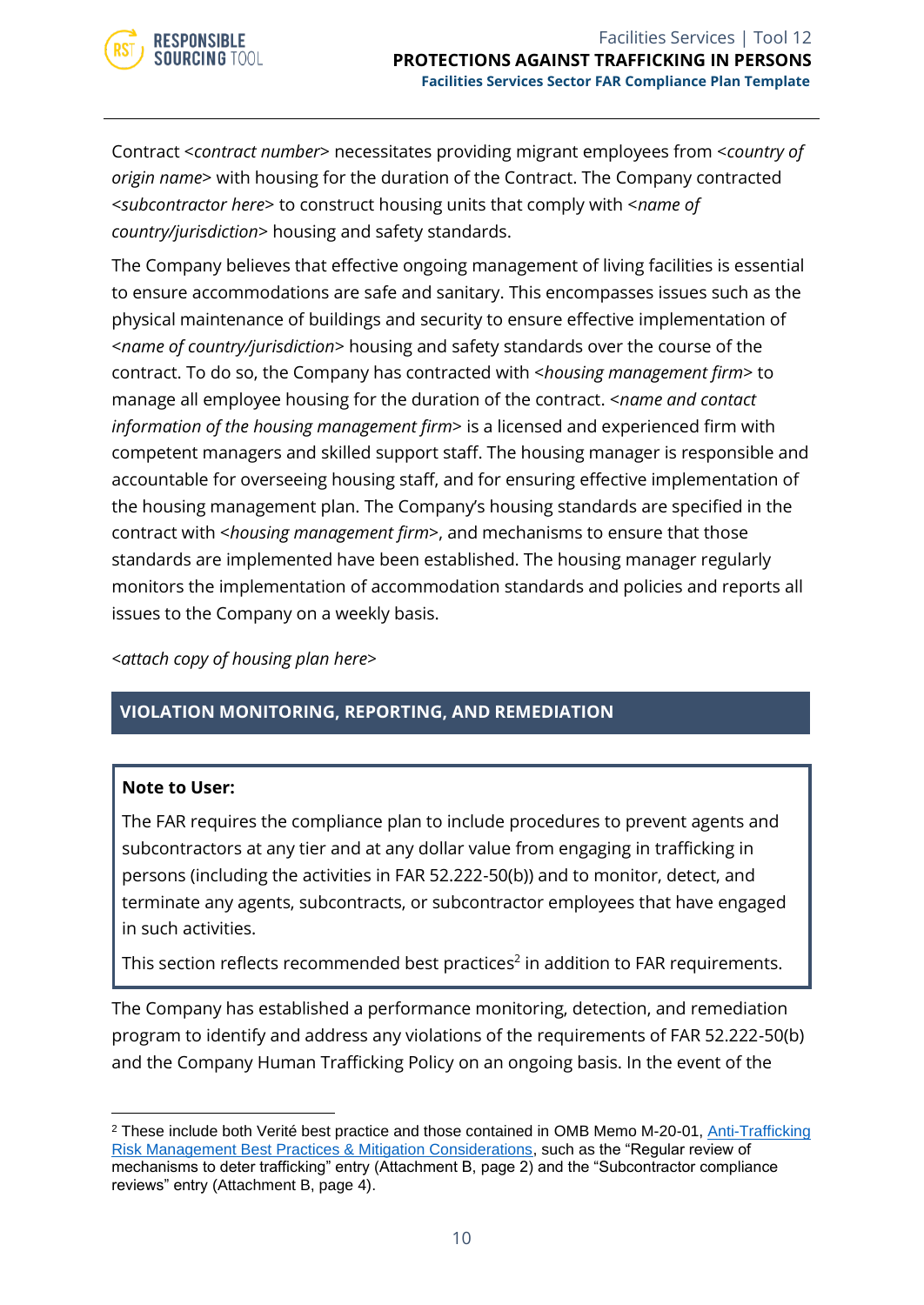

receipt of credible information alleging violation of FAR 52.222-50(b), the Company will immediately:

- notify the Contracting Officer and the agency Inspector General of the specific nature of the activity, $^3$  including specific remedial actions taken, and
- take appropriate corrective and preventive action, up to and including the dismissal of Company employees and termination of contracts with subcontractors, suppliers, and agents.

All subcontractors of the Company are required by contract to fully cooperate with Company staff, contracting agencies, and other Federal agencies to conduct audits and investigations on compliance with the provisions of FAR 52.222-50(b), Combating Trafficking in Persons. Company subcontractors, and agents have also provided the Company with copies of their Compliance Plans prepared in accordance with Company requirements and FAR 52.222-50(h).

The Company requires its subcontractors and agents whose subcontracts are covered by 52.222-50(i)(A) and (B) to certify prior to subcontract award and annually thereafter that they have implemented compliance plans that comply with 52.222-50(h) and that, after having conducted due diligence, either (1) to the best of the subcontractor's knowledge and belief, neither it nor any of its agents, subcontractors, or their agents, has engaged in any such activities; or (2) if abuses relating to any of the prohibited activities identified in 52.222–50(b) have been found, the subcontractor has taken the appropriate remedial and referral actions.

Additionally, all subcontractors have agreed to on-going monitoring and random auditing by the Company or its agents for compliance with FAR 52.222-50 and the Company Human Trafficking Policy. Any credible indication of noncompliance will be investigated, reported, and addressed accordingly.

Failure to comply with the requirements of the FAR 52.222-50 is grounds for the Company to take any and all appropriate actions, up to and including immediate termination of that supplier's contract with the Company.

#### **ANNUAL COMPLIANCE PLAN CERTIFICATION**

#### **Note to User:**

Prior to award of the subcontract and on an annual basis thereafter, a subcontractor must submit a certification (52.222-56) to the Contracting Officer that it has

<sup>&</sup>lt;sup>3</sup> If the allegation is associated with more than one contract, the notification will be for the contract with the highest dollar value.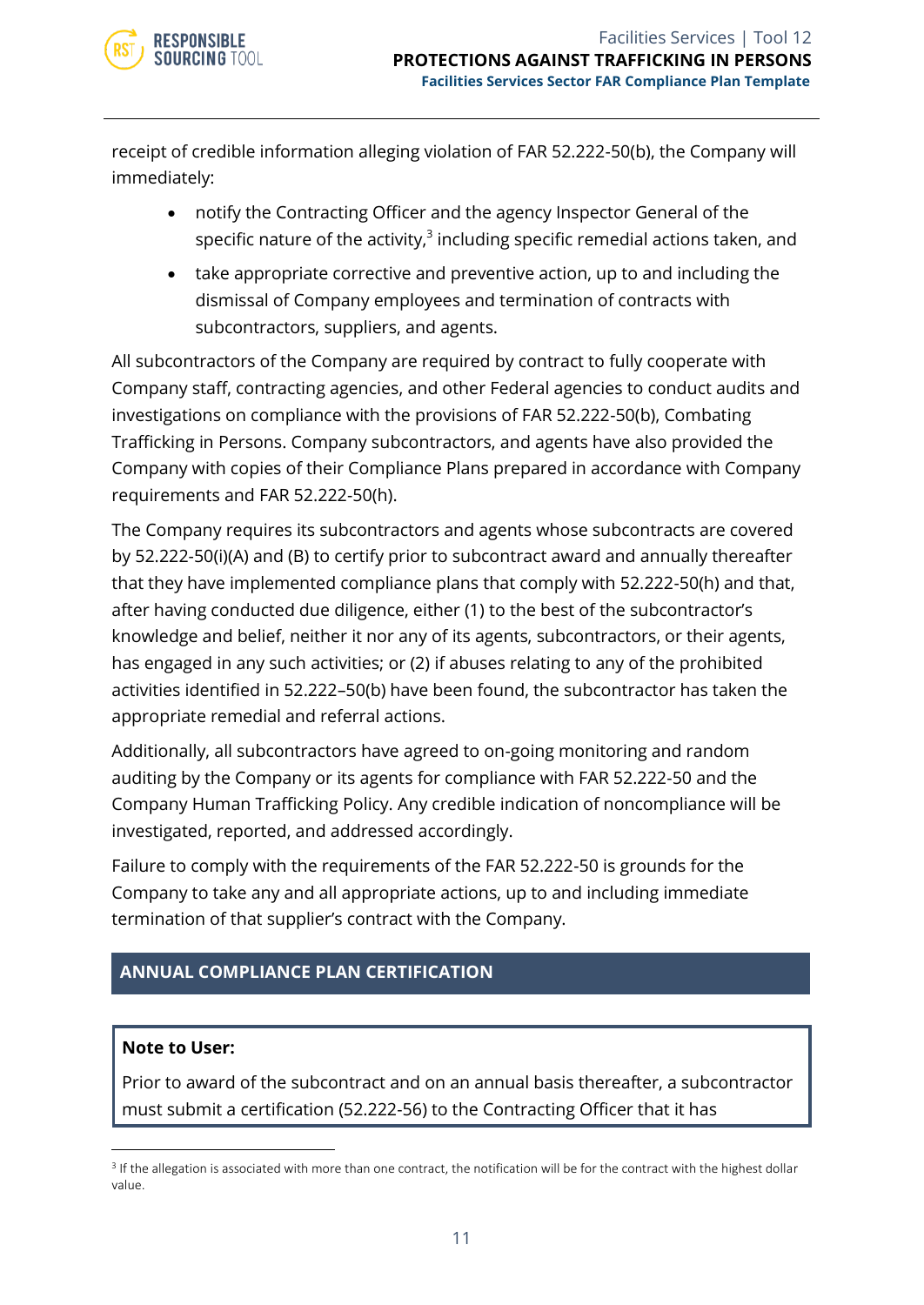

implemented a compliance plan to prevent any prohibited activities identified in 52.222-50(b) and to monitor, detect, and terminate any agent, subcontract, or subcontractor employee engaging in prohibited activities.

The certification must also state that after having conducted due diligence, either:

- 1) to the best of the subcontractor's knowledge and belief, neither it nor any of its agents, subcontractors, or their agents are engaged in any such activities, or
- 2) if any abuses have been found, that the subcontractor has taken appropriate remedial and referral actions

Contractors should establish a process to track the submission date of this annual requirement and perform due diligence that is sufficient to provide an adequate assurance. Certification should be made by an individual who is sufficiently placed to implement this plan.

The following is an example of such a Certification.

The Company certifies the following:

- It has implemented a compliance plan to prevent any prohibited activities identified at paragraph (b) of the FAR clause 52.222-50 and to monitor, detect, and terminate any agent, subcontract, or subcontractor employee engaging in prohibited activities**; and**
- To the best of our knowledge and belief, based on ongoing compliance activities, neither the Company, nor any of its agents, subcontractors, or their agents, are engaged in prohibited trafficking-related activity as described in FAR 52.222-50(b). **or**
- if there are any reported abuses or any credible information of abuses received from any source alleging conduct that violates FAR 52.222-50(b), the Company will take immediate and appropriate remedial action(s) in response to the abuse(s) up to and including termination of the employee, subcontractor, subcontractor employee, or their agent involved.

A copy of the Compliance Plan is posted at the worksites for Contract <insert Contract title and number here> for which the Company and its subcontractors have active contract employees assigned. A copy is also posted on the Company website. The Company's Human Trafficking Hotline Posters and Contractor Reprisal (Whistleblower Rights) Posters are also posted at Contract worksites in English and in the native languages of the employees.